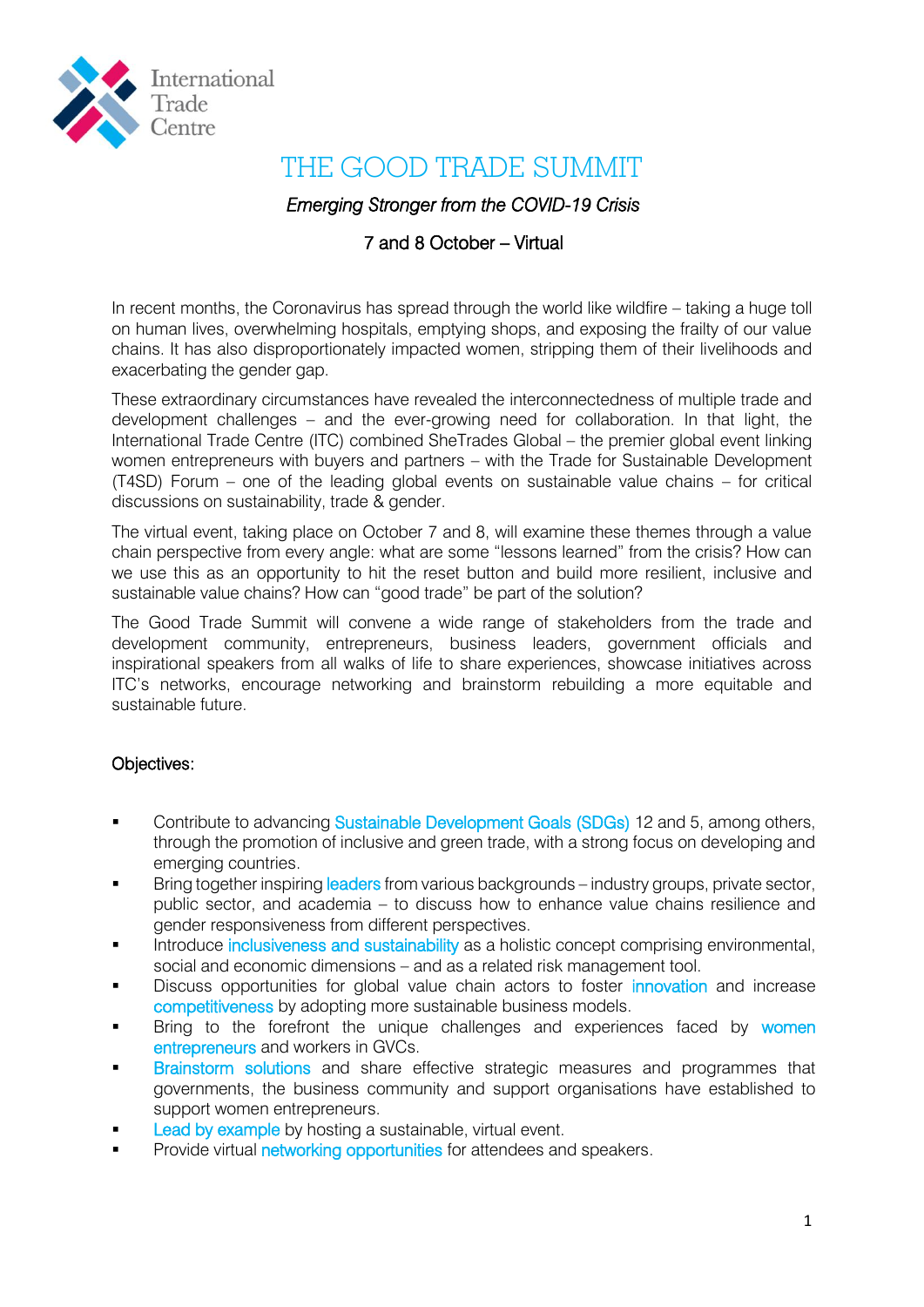## PROGRAMME AT A GLANCE

## DAY 1: TOWARDS A SUSTAINABLE AND INCLUSIVE RECOVERY

| 14:00-14:10     | INTRODUCTION: DAY 1                                                                                              |
|-----------------|------------------------------------------------------------------------------------------------------------------|
| $14:10-14:25$   | HIGH-LEVEL SUMMIT OPENING                                                                                        |
| 14:25-14:45     | HIGH-PROFILE KICK-OFF INTERVIEW                                                                                  |
| $14:45 - 16:00$ | PANEL 1 (ENVIRONMENTAL SUSTAINABILITY):<br>Maintaining Momentum: From COVID-19 Recovery to a Green<br>Transition |
| 16:00-16:15     | <b>BREAK</b>                                                                                                     |
| 16:15-17:30     | PANEL 2 (GENDER AND TRADE):<br>Women and trade at the heart of the pandemic recovery                             |

17:30-17:40 CLOSING KEYNOTE

## DAY 2: THE WAY FORWARD: RESILIENCE THROUGH SUSTAINABLE, INNOVATIVE AND INCLUSIVE TRADE

- 14:00-14:10 SPECIAL "SETTING THE SCENE": DAY 2
- 14:10-15:25 PANEL 1 (SOCIAL AND ECONOMIC SUSTAINABILITY): "Building Back Better": Social and Economic Sustainability for Resilience
- 15:25-15:45 BREAK
- 15:45-17:00 PANEL 2 (GENDER AND SUSTAINABILITY IN TECHNOLOGY): Digital transformation for Shockproof and Inclusive Value Chains
- 17:00-17:15 ILLUSTRATION
- 17:15-17:35 CONCLUDING INTERVIEW
- 17:35-17:40 CLOSING STATEMENT
- 17:40- 18:40 NETWORKING POWER HOUR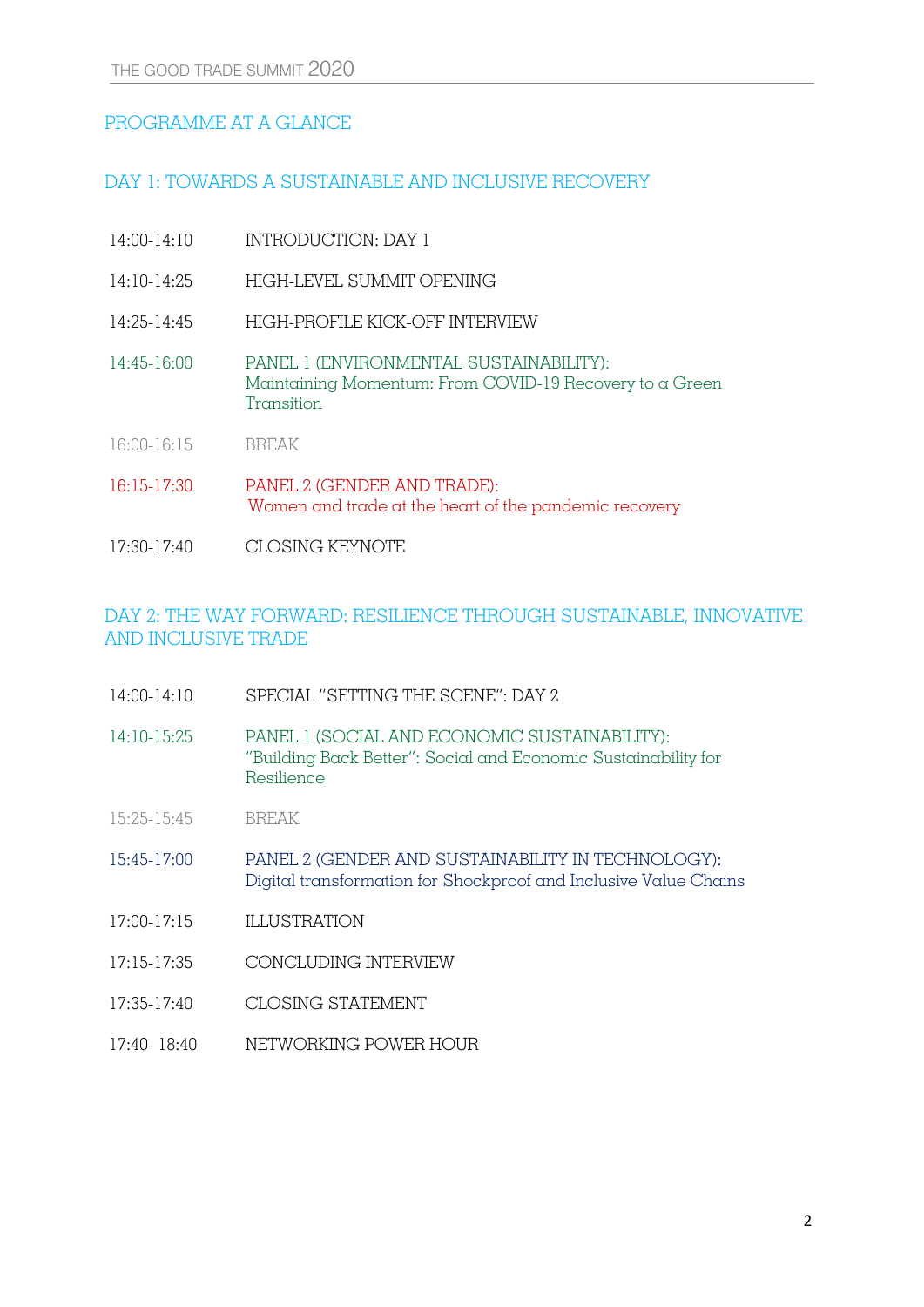# AGENDA

### Wednesday 7 October – Towards a Sustainable and Inclusive Recovery

COVID-19 has decimated livelihoods and taken many lives, and the ongoing recovery remains slow, painful and uneven. What are some initial "lessons learned" from the crisis? How can we "build back better"? Day 1 will examine value chains through the prism of environmental sustainability and gender equality – two key ingredients for "good trade".

### 14:00-14:10 INTRODUCTION: DAY 1

Susanna Pak, Communications Officer, International Trade Centre (ITC)

14:10-14:15 WELCOME REMARKS

Pamela Coke-Hamilton, Executive Director, International Trade Centre (ITC)

14:15-14:20 KEYNOTE "SETTING THE SCENE"

Amina J. Mohammed, Deputy Secretary - General, United Nations

14:20-14:25 HIGH-LEVEL OPENING REMARKS

Inger Andersen, Executive Director, United Nations Environment Programme

- 14:25-14:45 HIGH-PROFILE KICK-OFF INTERVIEW
- *Speaker:* Dr. Bertrand Piccard, Explorer, Psychiatrist and Chairman of the Solar Impulse Foundation
- *Moderator:* Vanessa Erogbogbo, Chief, Sustainable and Inclusive Value Chains, International Trade Centre (ITC)
- 14:45-16:00 PANEL 1 (ENVIRONMENTAL SUSTAINABILITY): Maintaining Momentum: From COVID-19 Recovery to a Green Transition

2020 brought our dependence on the natural world into sharp focus. In January, the World Economic Forum's Global Risks report showed that for the first time ever, environmental risks were among the top five long-term concerns listed by the Forum's network<sup>1</sup>. That same month, a joint WEF/PwC report revealed that \$44 trillion of economic value generation – more than half of the world's GDP – is "moderately or highly dependent on nature and its services<sup>2</sup>. Just a few weeks later, the coronavirus pandemic  $-$  potentially linked to wildlife trade – broke out worldwide, exposing the dire economic consequences of our tyrannical treatment of nature, and its disastrous impacts on value chains. In the future, how can environmental considerations be better integrated into companies' strategies, so as to mitigate their impact on the planet? And are climate-resilient companies better equipped to face

 $\overline{a}$ 

<sup>1</sup> [http://www3.weforum.org/docs/WEF\\_Global\\_Risk\\_Report\\_2020.pdf](http://www3.weforum.org/docs/WEF_Global_Risk_Report_2020.pdf)

<sup>2</sup> [http://www3.weforum.org/docs/WEF\\_New\\_Nature\\_Economy\\_Report\\_2020.pdf](http://www3.weforum.org/docs/WEF_New_Nature_Economy_Report_2020.pdf)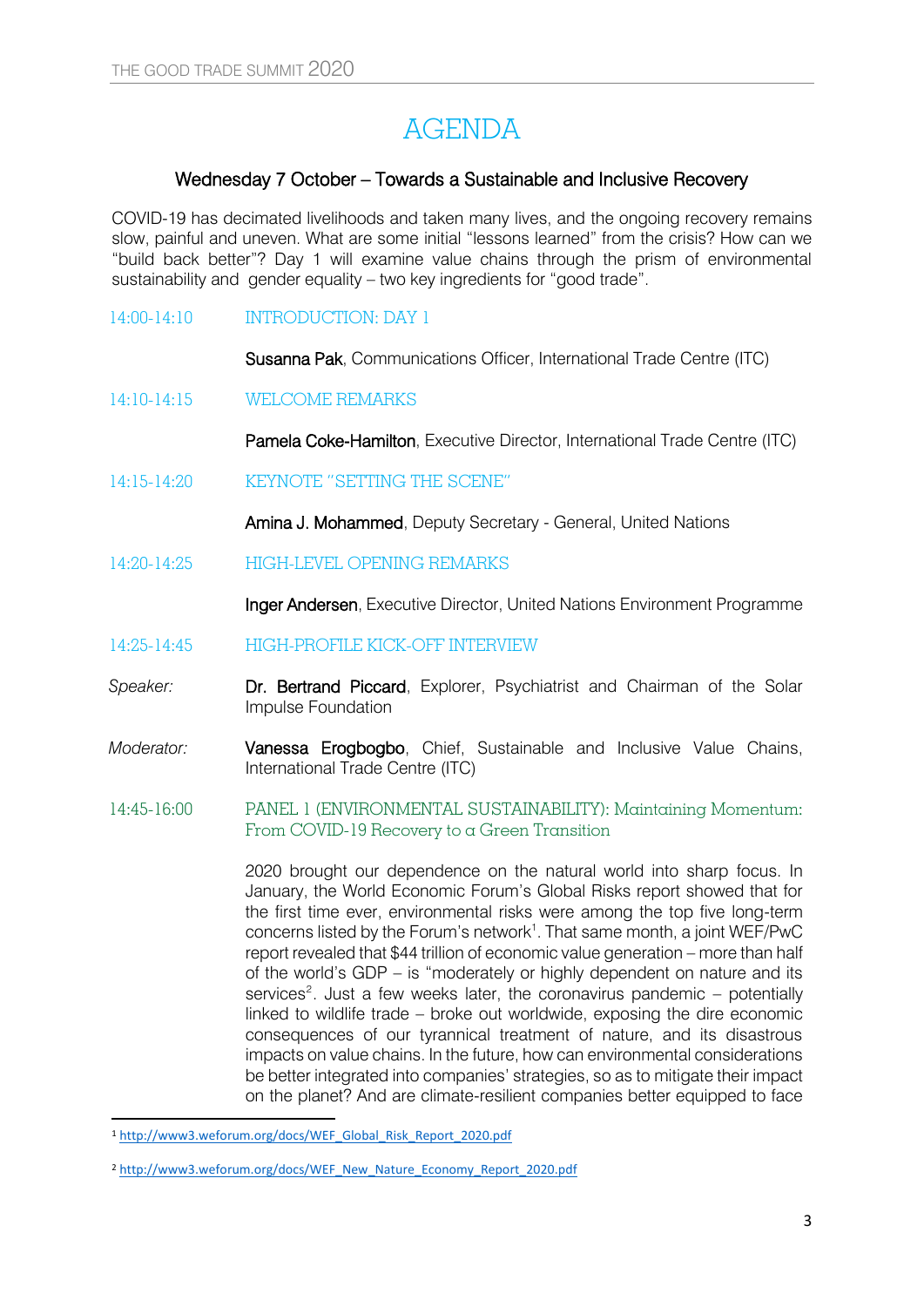crises like COVID-19? With governments around the world focused on restarting their economies, how can we ensure that environmental concerns are integrated into economic growth plans? The session will bring together various leaders to answer these questions.

Speakers: **•• Madelaine Tuininga**, Head of Unit, European Commission-DG Trade

- Peter Bakker, CEO & President, WBCSD
- Tra My Nguyen, Vice-Chairwoman & CEO, The PAN Group
- Representative from the Ministry of Environment and Energy, Costa Rica
- Representative from the Ministry of Trade and Industry, Rwanda
- *Moderator:* **Dr. Carolyn Deere Birkbeck**, Senior Researcher, Graduate Institute and Associate Fellow, Hoffmann Centre for Sustainable Resource Economy, Chatham House
- 16:00-16:15 BREAK

### 16:15-17:30 PANEL 2 (GENDER AND TRADE): Women and trade at the heart of the pandemic recovery

The impact of the COVID-19 pandemic is not gender neutral. We already know that women are more likely than men to work in low-paying, insecure and informal jobs. In May 2020, ITC SheTrades conducted a survey which showed that women are more likely to work in sectors that have shut down since the crisis began, such as tourism and hospitality.

There is growing concern that global gender-based inequalities will increase, reversing existing progress on gender equality and the SDGs. We cannot afford to lose ground.

While governments focus on emergency relief and fiscal stimulus measures, women entrepreneurs should be at the heart of our response to this pandemic, in terms of providing access to markets, resilience skills and growth capital.

This panel will take stock of the immediate relief efforts taken so far, and present longer-term recovery strategies for all sectors of society, that respond to the unique and unequal impacts on women.

- Speakers: **Amanda Brooks CBE**, interim Director General for Trade Relations and Implementation, Department for International Trade (DIT), United Kingdom
	- Dr. Thoraya Obaid, Chair, The Women 20 (W20) Saudi Arabia
	- Eduardo Martinez, President of the UPS Foundation and Chief Diversity & Inclusion Officer, UPS
	- Monica Musonda, Founder and CEO, Java Foods Limited
	- Senator the Honourable Paula Gopee-Scoon, Minister of Trade and Industry, Trinidad and Tobado

### 17:30-17:40 CLOSING KEYNOTE

H.E. Ellen Johnson Sirleaf, former President of Liberia and Nobel Laureate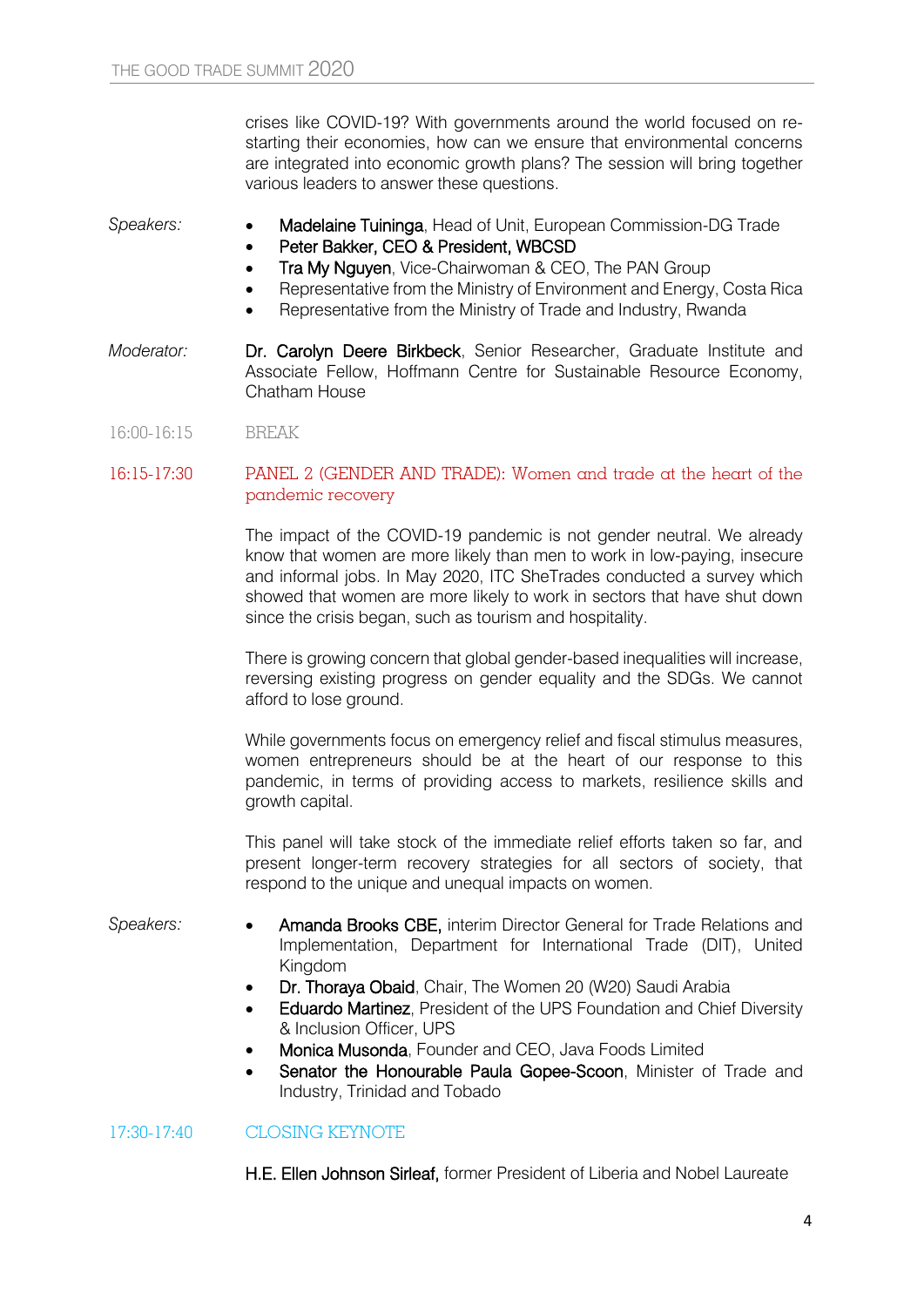### Thursday 8 October – The Way Forward: Resilience Through Sustainable, Inclusive and Innovative Trade

In order for trade to become "better" and value chains more resilient, the social and economic pillars of sustainability must also be considered. In that light, Day 2 of the Good Trade Summit will examine how economic and social sustainability can contribute to resilience, and how technology – and women in tech – can accelerate the transition to more transparent, inclusive and sustainable supply chains.

### 14:00-14:10 SPECIAL "SETTING THE SCENE": DAY 2

5-minute inspiring statement

Selwin Charles Hart, Special Adviser to the Secretary-General on Climate Action & Assistant Secretary-General for the Climate Action Team, UN

5-minute "setting the scene" introduction

14:10 - 15:25 PANEL 1 (SOCIAL AND ECONOMIC SUSTAINABILITY): "Building Back Better": Social and Economic Sustainability for Resilience

> The Coronavirus has had far-reaching consequences for the labour force, affecting both the quantity and quality of jobs – while decimating enterprises. Because of virus-related impacts, the ILO predicts a rise in global unemployment of between 5.3 million and 24.7 million<sup>3</sup>. Hundreds of thousands of workers, especially in hard-hit sectors like textiles, are at risk of losing their livelihoods, and companies of all sizes – from SMEs to large corporations – are threatened with collapse. Social and economic sustainability are crucial to "building back better", but what are the key policies needed to minimize the impact of the pandemic on the world of work and create more sustainable value chains? And how can companies become more resilient in the face of crises? This session will explore these questions through the eyes of experts and practitioners.

Speakers: **• Sharan Burrow**, General Secretary, International Trade Union **Confederation**  Alexandra Palt, Chief Corporate Responsibility Officer, L'Oréal Musadaq Zulqarnain, Chairman & CEO, Interloop Holdings Private Limited • Michelle Tiokrosaputro, CEO, Danliris Group Juan Esteban Orduz, President, Colombian Coffee Federation *Moderator:* Mathieu Lamolle, Senior Advisor on Sustainability Standards & Value Chains, ITC 15:25-15:45 BREAK 15:45 - 17:00 PANEL 2 (GENDER AND SUSTAINABILITY IN TECHNOLOGY): Digital transformation for Shockproof and Inclusive Value Chains

1

<sup>3</sup> [https://www.ilo.org/wcmsp5/groups/public/---dgreports/---dcomm/documents/briefingnote/wcms\\_738753.pdf](https://www.ilo.org/wcmsp5/groups/public/---dgreports/---dcomm/documents/briefingnote/wcms_738753.pdf)